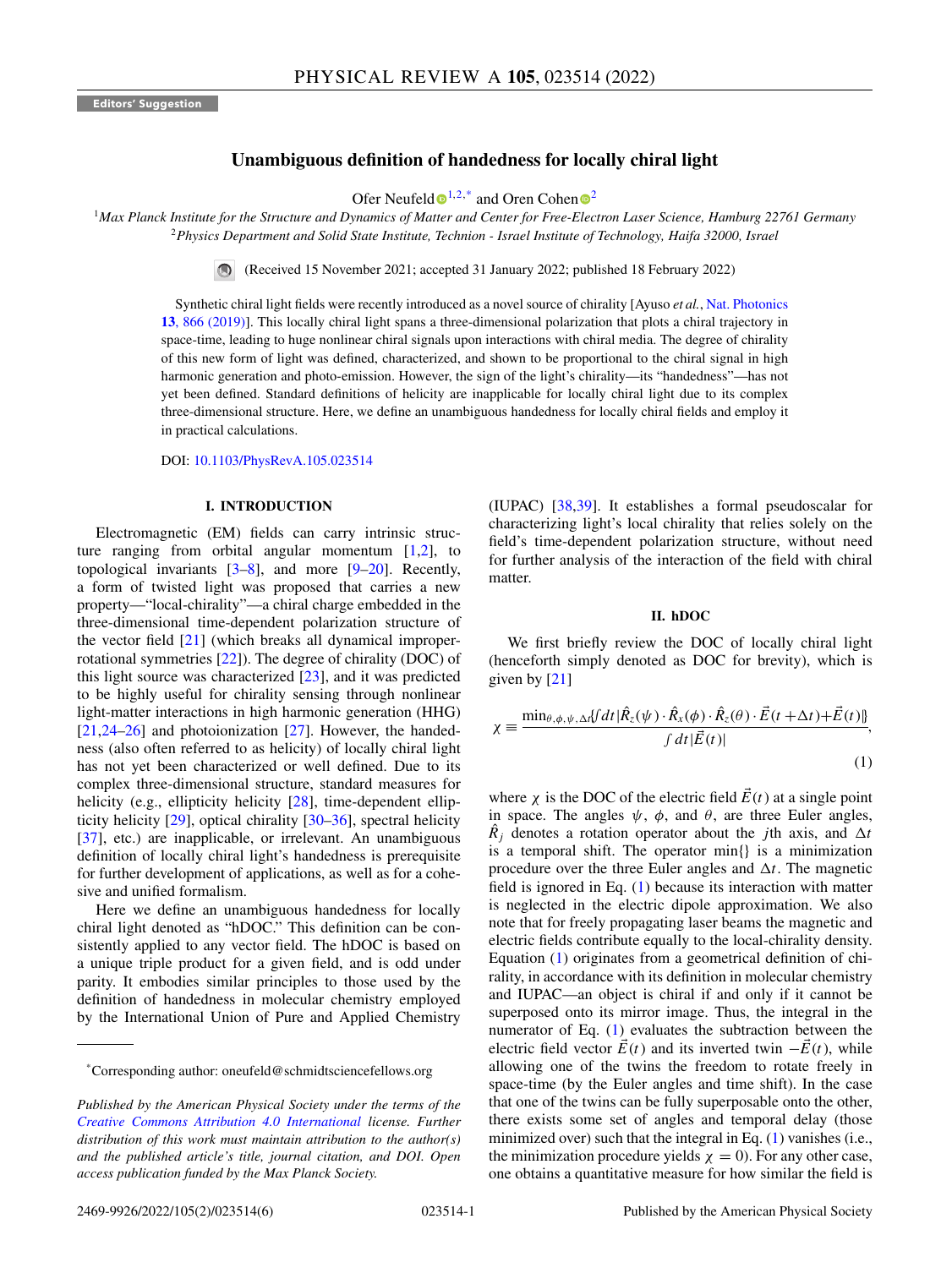

FIG. 1. (a) Illustration for handedness determination protocol in chiral molecules for the example of CBrClFH. The different substituents around the chiral center are numbered according to their weight, with the lightest group aligned pointing away from the viewer. An arrow is then drawn from the heaviest element towards the second heaviest element, which determines the handedness of the molecule, i.e., whether it is *R* or *S* (see text). (b) Illustration of main protocol for determination of the hDOC in locally chiral light. An exemplary Lissajous of a locally chiral field is plotted, which traces a chiral trajectory with its time-dependent polarization. Three unique vectors are chosen according to three unique moments in time, determined by the moment when the field's instantaneous intensity is maximized  $(t_1)$ . The normalized triple product of these vectors defines the handedness (*h*) of the field.

to its mirror twin, which defines the DOC as an integrated overlap measure [\[40\]](#page-5-0).

Notably,  $\chi$  in Eq. [\(1\)](#page-0-0) is positive definite, and is normalized between 0 and 200% (due to the denominator). Mathematically, this is a result of the absolute value inside the integral in the numerator. Physically, it is a result of the averaging procedure for the overlap between the field and its mirror twin over time, which can only be done with positive definite values. Thus,  $\chi$  in Eq. [\(1\)](#page-0-0) is currently not a pseudoscalar, but a scalar, and cannot describe chiral observables—it is not odd under parity. The missing "sign" in Eq. [\(1\)](#page-0-0) is the hDOC that will be defined below, which will in turn normalize the DOC from −200% to 200%, just like chiral dichroism.

We first briefly review the definition of handedness in molecular stereochemistry (given by IUPAC), which provides an unambiguous protocol to determine the handedness of chiral molecular compounds. As an illustrative example, we follow the case of bromochlorofluoromethane (CBrClFH), the smallest stable chiral molecule that has one chirality center (here a carbon atom that is bonded to four different atomic substituents). Figure  $1(a)$  presents the protocol for determining the molecule's handedness for this particular example. According to the definition, the substituents around the chiral center are numbered from heaviest to lightest, where the lighter substituents take the lowest priority (in this case hydrogen is the lightest, and is thus denoted by "4"). The molecule is then oriented such that the lowest priority substituent points towards the back of the viewer [into the plane in Fig.  $1(a)$ ]. An arrow is then drawn from the substituents  $1 \rightarrow 2 \rightarrow 3$ . If the arrow rotates clockwise, the handedness is termed "*R*." Otherwise, it is termed "*S*." Importantly, while at first glance this procedure seems to take an arbitrary geometrical approach for chirality handedness, it actually relies on a rigorous mathematical principle—a pseudoscalar formed by a triple product. With this procedure, and by aligning the lightest constituent (here 4) away from the viewer, the arrow drawn from  $1 \rightarrow 2 \rightarrow 3$  in fact evaluates the normalized triple product  $(\vec{1} \times \vec{2}) \cdot \vec{4}$ , which gives  $\pm 1$ depending on the handedness of the molecule, and is odd under parity (here  $\vec{i}$  is a vector originating from the chiral center to substituent *i*). We also note that this definition is unambiguous (though not unique), and is solely a property of the molecule, unlike alternative definitions that rely on the interaction of the molecule with other entities such as light or other molecules.

We now use an analogous approach for defining handedness for locally chiral light. This is motivated by the geometrical origin of the local chirality, which is already similar to the origin of chirality in molecules (except that it is extended to the spatiotemporal domain of vector fields). The problem is then essentially reduced to defining a unique triple product for a given field  $\vec{E}(t)$  and associating its sign as the hDOC. We emphasize that the vectors that comprise the triple product must be absolutely unique for a given *E*(*t*) (or the definition becomes inconsistent when comparing different light fields). Following the approach in molecules, one could define three unique vectors directly from  $\vec{E}(t)$  itself by choosing three unique moments in time:  $t_1$ ,  $t_2$ ,  $t_3$ , with the vectors  $\overrightarrow{v_1} = \overrightarrow{E}(t_1)$ ,  $\overrightarrow{v_2} = \overrightarrow{E}(t_2)$ ,  $\overrightarrow{v_3} = \overrightarrow{E}(t_3)$ . How to determine those moments in time is a somewhat arbitrary procedure, with many possible conventions (just as in the case of molecules). Nonetheless, once a convention is chosen the definition would be consistent, unambiguous, and unique for a given field. We also point out that it is obvious that the chosen three vectors do not contain all of the information that is embedded in the electromagnetic field about its dynamical behavior, just that a much smaller amount of information is needed for a self-consistent definition of its handedness, as we show below. We do not rule out that other, perhaps more informative or elegant definitions of handedness could be formulated, e.g., based on integral quantities of  $\vec{E}(t)$ .

We shall first define the general rule and then address pathological cases. Continuing the analogy with molecules, we determine  $t_1$ ,  $t_2$ , and  $t_3$  based on the field's instantaneous intensity,  $I(t) = |\vec{E}(t)|^2$ , which plays an analogous role to the substituents weights in a molecule. With this in mind, one sets the first moment in time,  $t_1$ , as the moment that maximizes *I*(*t*):

$$
I(t_1) \equiv \max\{I(t)\}.
$$
 (2)

Next,  $t_2$  could be simply defined as an arbitrary, but unique, temporal translation away from  $t_1$ , e.g.,  $t_2 = t_1 + T/3$ , where *T* is the temporal period of the time-periodic part of  $E(t)$ (which would be the Floquet period in standard cases of coherent laser fields).  $t_3$  could similarly be defined as  $t_3 = t_2 + T/4$ . From these we obtain the hDOC as

$$
h_{\text{DOC}} = \frac{(\overrightarrow{v_1} \times \overrightarrow{v_2}) \cdot \overrightarrow{v_3}}{|\overrightarrow{(v_1} \times \overrightarrow{v_2}) \cdot \overrightarrow{v_3}|} = \frac{(\overrightarrow{E}(t_1) \times \overrightarrow{E}(t_2)) \cdot \overrightarrow{E}(t_3)}{|\overrightarrow{(E}(t_1) \times \overrightarrow{E}(t_2)) \cdot \overrightarrow{E}(t_3)|}, \quad (3)
$$

which defines the main branch of the protocol for determining hDOC. An illustration for this protocol can be seen in Fig. 1(b) for an exemplary case of locally chiral light.

Of course, just as in the IUPAC definition there are various procedures in the flow chart that address pathological cases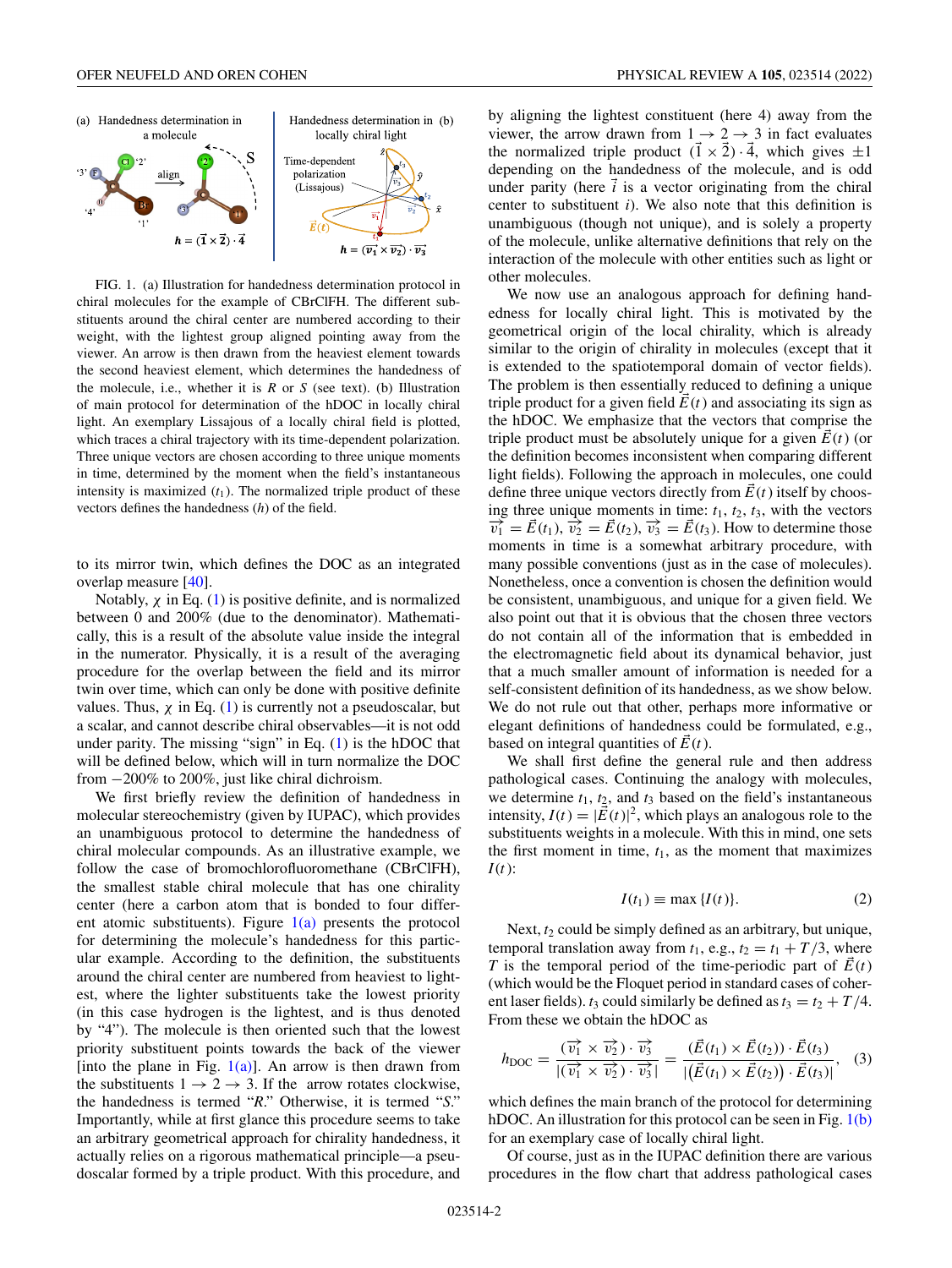where the above protocol might fail (e.g., cases where two substituents have the same weight, etc.). In what follows, we too describe all possibilities where the procedures outlined above fail, and present alternative procedures that form a complete protocol.

First, it is possible that there is no single unique moment in time,  $t_1$ , that maximizes  $I(t)$ . For instance, there could be several finite moments in time with an equal maximal instantaneous power, such that  $I(t_i) = \max\{I(t)\}\$ for several values  ${t_i}$ . If the set  ${t_i}$  is finite, then  $t_1$  can be chosen from it, in which case we choose to utilize the behavior of the derivative of  $I(t)$ ,  $\partial_t I(t)$ . That is, we choose the moment in time that maximizes  $I(t)$ , and also has the largest  $\partial_t I(t)$  out of the set  $\{t_i\}$ . If the derivatives are also identical for several points, one moves on to the next order of derivative, and so on and so forth. If after all considerations, there still remain several points in time that have identical behavior, then that must mean that the field exhibits an internal symmetry structure due to a dynamical symmetry [\[22\]](#page-5-0) that renders those moments in time identical. In such a case, any moment in time out of those equivalent points can be chosen as  $t_1$  as they will all lead to the same hDOC.

On the other hand, if the set  $\{t_i\}$  is infinite, i.e., there are an infinite number of moments in time that lead to the same maxima in  $I(t)$ , a different approach must be taken. In this case, we follow the protocol described above, except that *t*<sup>1</sup> is given by the moment in time that maximizes the field's angular velocity,  $|\partial_t \vec{E}(t)|$ , that is,

$$
|\partial_t \vec{E}(t_1)| \equiv \max\{|\partial_t \vec{E}(t)|\}.
$$
 (4)

This approach relies on the rate at which the vector field rotates instead of its power. Notably, this pathological case can never occur in locally chiral light that is comprised of freely propagating waves, as those cannot have a constant power over time. However, one can imagine, as a thought experiment, a vector field that lives on a sphere (e.g., an arrow of length  $r$ ,  $|\vec{E}(t)| = r$ , which only changes its direction in time), which falls into the category above—it does not have any unique moment in time that maximizes  $I(t)$ , but it can still exhibit local chirality because the trajectory of its timedependent polarization can be chiral. If this approach fails, one moves on to the next order of derivative, and so on and so forth.

Second, we outline possible issues in determining  $t_2$ . Given that  $t_1$  is uniquely defined, and  $t_2$  is defined as a temporal translation from  $t_1$ , there could only be two possible issues: due to a coincidence (or due to a physical degeneracy), the obtained  $\vec{E}(t_1)$  is parallel to  $\vec{E}(t_2)$ , or we have that  $\vec{E}(t_2) = 0$ . In such cases, the two moments in time do not define unique independent vectors. To solve this, one infinitesimally translates time by positive  $\delta t$ , such that  $t_2 = t_1 + T/3 + \delta t$ , until a δ*t* is found for which the vectors are no longer parallel or until  $E(t_2) \neq 0$ . Such a moment in time is guaranteed to exist if the vector field is not linearly polarized. If it is linearly polarized, then the DOC in Eq. [\(1\)](#page-0-0) is zero, and hDOC is irrelevant.

Last, we outline possible issues in determining  $t_3$ . Similarly to  $t_2$ , the only case for which the above procedure fails is if by a coincidence we obtain that  $\vec{E}(t_3)$  is contained within the plane that is defined by  $\vec{E}(t_1)$  and  $\vec{E}(t_2)$ , or that  $\vec{E}(t_3) = 0$ . If that is the case, the vectors are not independent. To address



FIG. 2. Flow chart describing the complete protocol for determining locally chiral light's hDOC.

this, one infinitesimally translates time by positive  $\delta t$ , such that  $t_3 = t_2 + T/4 + \delta t$ , until a  $\delta t$  is found for which the vectors are independent. If the DOC in Eq. [\(1\)](#page-0-0) is nonzero, such a moment in time is guaranteed to exist (because otherwise the field polarization is contained in a plane and it is achiral, and hDOC is irrelevant).

Overall, this protocol establishes an unambiguous definition for the handedness of locally chiral light, and is summarized in the flow chart in Fig. 2.

We now highlight some noteworthy points: (i) the protocol is unique for a given field,  $\vec{E}(t)$ . (ii)  $h_{\text{DOC}}$  is a pseudoscalar that is odd under parity. (iii) This protocol only depends on generic properties of  $\vec{E}(t)$  such as the fundamental period *T*, the maximal power, and the field's space-time characteristics. Because of this, simple scaling of field power or frequency do not change the handedness, as desired. (iv) This protocol is arbitrary in the sense that many other conventions could have been employed (as is often the case with helicity), but it can be consistently applied to any vector field. (v) With it, one can extend the DOC to include light's helicity:

$$
\chi \equiv h_{\text{DOC}} \frac{\min_{\theta, \phi, \psi, \Delta t} [f dt | \hat{R}_z(\psi) \hat{R}_x(\phi) \hat{R}_z(\theta) \vec{E}(t + \Delta t) + \vec{E}(t)]}{\int dt | \vec{E}(t)|}.
$$
\n(5)

## **III. IMPLEMENTING hDOC FOR ANALYZING GLOBAL CHIRALITY**

In this section we utilize the new definition for exploring locally chiral light fields that are spatially dependent. When the electric field vector is spatially dependent, i.e.,  $\vec{E} = \vec{E}(t, \vec{r})$ , a unique DOC and helicity can be defined in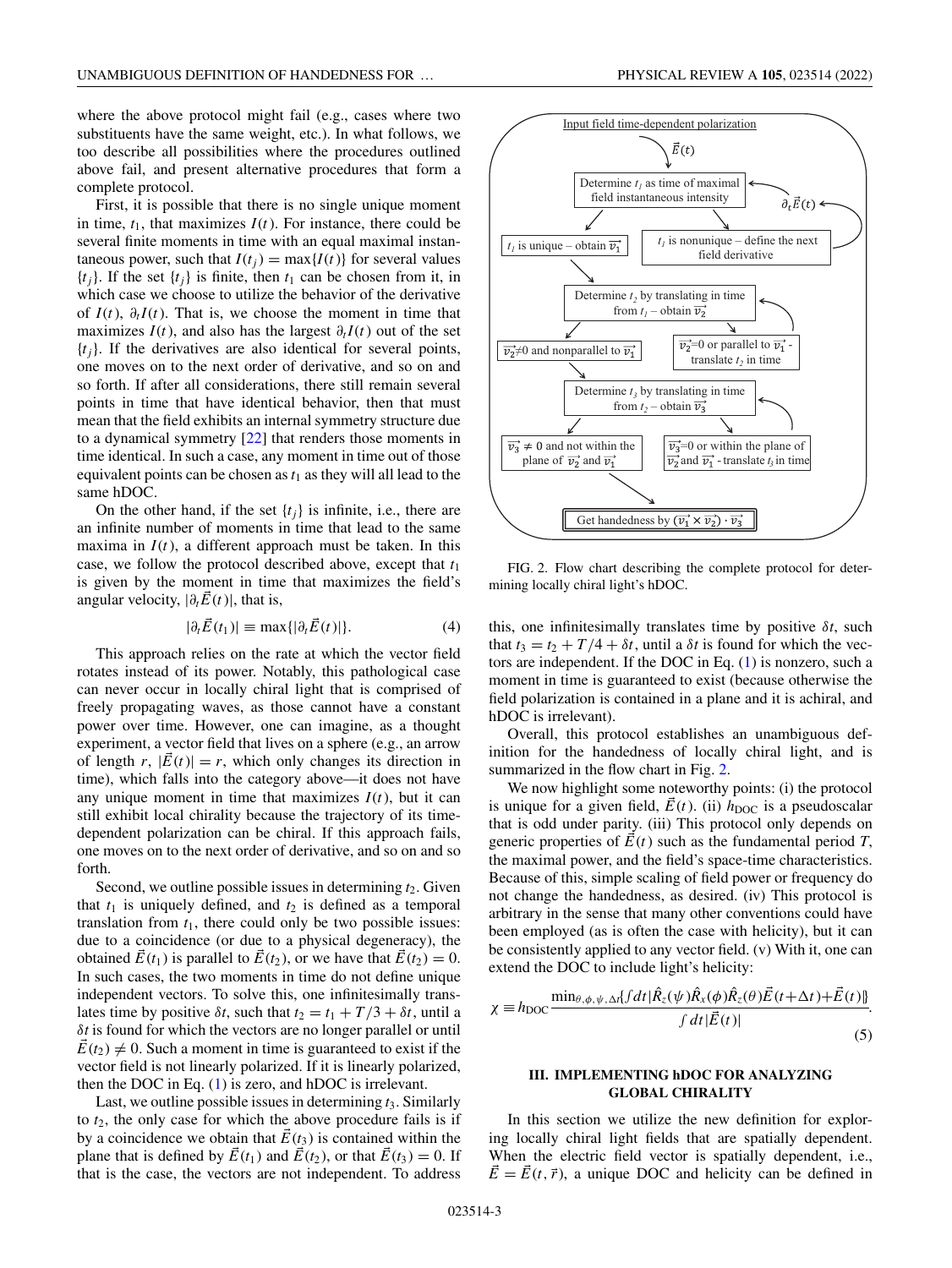<span id="page-3-0"></span>

FIG. 3. Numerical calculations of DOC and hDOC for exemplary cases of locally chiral light. In all subplots the hDOC of light is plotted across a one-dimensional interaction region where two collinear light beams overlap (and their relative phases oscillate). hDOC oscillates with the relative phases leading to various structures in the DOC that correspond to enhanced or weakened chiral responses. In all figures, blue refers to light with *R* handedness, while red to light with *S* handedness, and the *x* axis is given in units of the wavelength,  $\lambda$ . (a) hDOC corresponding to case (A) described in the main text, where field parameters are taken from Fig. 5 in Ref. [\[21\]](#page-5-0). hDOC maintains a constant handedness across the interaction region. (b) hDOC corresponding to case (B) described in the main text, where field parameters are taken as in Fig. 2 in Ref. [\[27\]](#page-5-0). (c) hDOC corresponding to case (C) described in the main text, where field parameters are taken from Fig. 2 in Ref. [\[24\]](#page-5-0). (d) hDOC for a noncolinear field geometry similar to that in  $(C)$ , but where the  $2\omega$  beam intensity in one of the arms is set to zero (the other beam parameters are taken randomly—the ellipticities are taken as  $0.9:0.5:0.2$  for the  $\omega:\omega:2\omega$  beams respectively, the beam amplitudes ratios are 1:0.5:1 for the ω:ω:2ω beams respectively—but the result of chirality asymmetry along the *x* axis is generally insensitive to these parameters).

every point in space,  $\vec{r}$ . If the light field's phase is rapidly oscillating in space, this can affect the light-matter interaction of such a field with chiral media, as was recently studied in HHG [\[21,24–26\]](#page-5-0). Thus, determining light's DOC (including handedness) over a finite region in space is crucial for understanding the importance of so-called global chirality [\[21\]](#page-5-0) and "polarization chirality" [\[24\]](#page-5-0), and its impact on chirality spectroscopy. Figure 3 explores several cases that have recently been studied in the literature, where the field's DOC changes across a one-dimensional interaction region. We now analyze several different cases:

(A) We explore a case where locally chiral light is constructed from two noncollinear  $\omega$ -2 $\omega$  bichromatic beams with a fixed relative phase of  $\pi$ , where the  $\omega$  components of the beam create elliptical polarization in a plane, while the  $2\omega$ components are transversely linearly polarized. This type of light was shown to be "globally chiral" (i.e., having a constant helicity across the interaction region), yielding large enantiosensitive signals in the far field  $[21]$ . Figure  $3(a)$  shows that our definition of hDOC correctly reconstructs the uniform handedness of the light across the interaction region, just as was determined in Ref. [\[21\]](#page-5-0) using chiral correction functions in the interaction picture (note that there is some noise in the DOC calculation in regions where the field power is very low). We emphasize that no clear definition for handedness of a general field was put forward in Ref. [\[21\]](#page-5-0), and the global chirality was determined there *ad hoc* based on interactionrelated properties. Our approach on the other hand can be straightforwardly applied to study global chirality in various setting and with different fields in a consistent manner, and with relying solely on the time-dependent structure of the laser fields.

(B) We explore another case where tailored light is constructed from  $\omega$ -2 $\omega$  elliptically polarized beams that are noncollinearly aligned, but where each beam is elliptically polarized and the beam configuration is asymmetric in space. This case was shown to be highly locally chiral [\[23\]](#page-5-0), leading to strong chiral signals in photoionization that allow all-optical enantioseparation [\[27\]](#page-5-0) and allowing multichiral separation [\[26\]](#page-5-0). On the other hand, it was recently argued that the enantiosensitive HHG response generated by it in the far field should vanish due to an underlying microscopicmacroscopic dynamical symmetry in the vector field [\[41\]](#page-5-0). We show here that this field indeed has a rapidly oscillating chiral handedness [see Fig.  $3(b)$ ]. The field's handedness changes sign eight times in every spatial period across the interaction region, while the absolute value of the degree of chirality remains roughly constant. Thus, this beam configuration could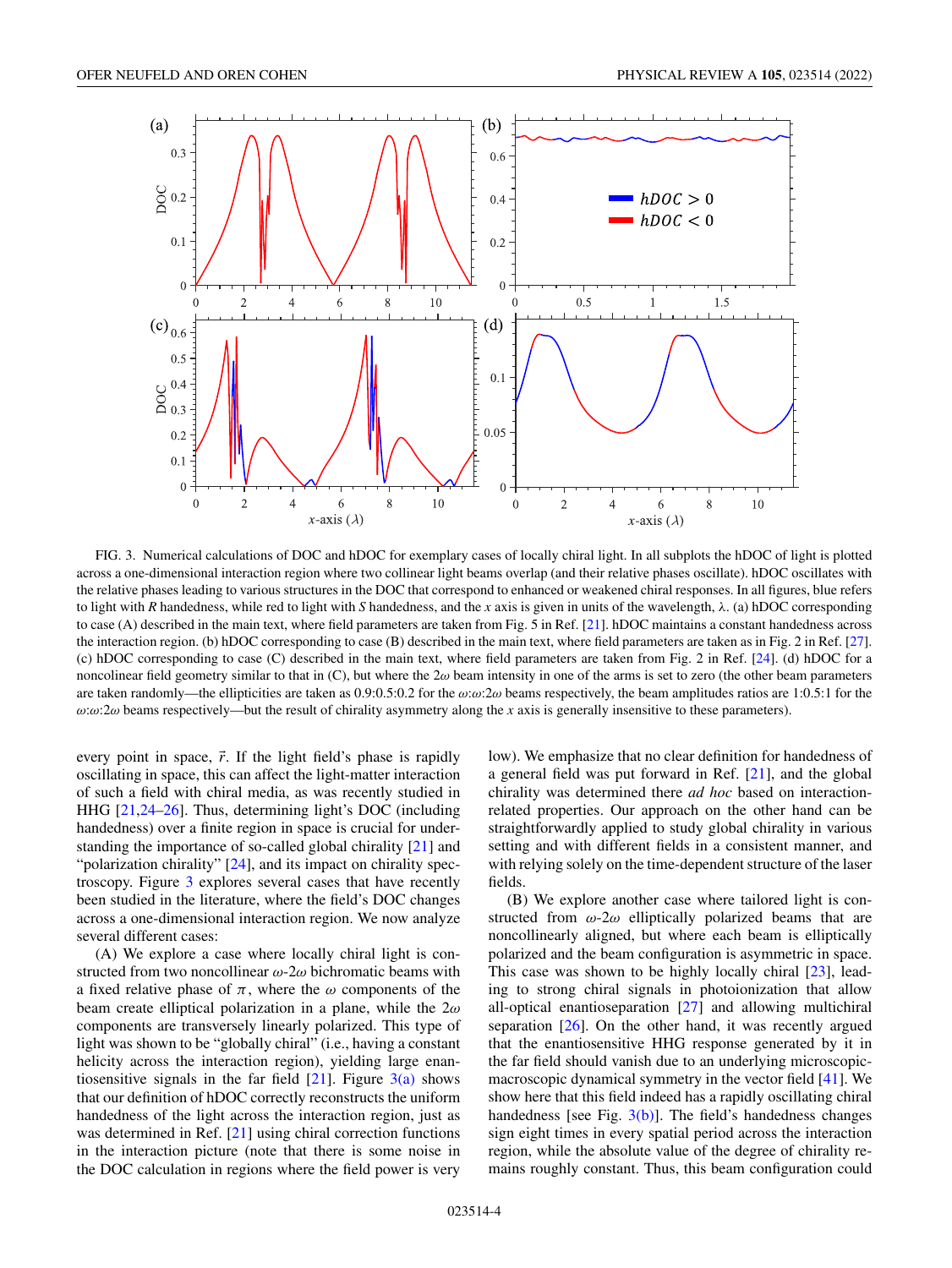<span id="page-4-0"></span>be useful for chiral spectroscopy only in a highly confined interaction region relative to the beam parameters. Notably, the field changes its handedness even in spatial positions where its DOC is nonzero. This is a natural property expected from handedness, which further highlights the nonuniqueness of the definition. The physical consequence of this effect is that the exact position in which a field changes its handedness is not necessarily physically meaningful, and can depend on the particular definition. We emphasize that this property is connected to the arbitrariness of the specific definition (e.g., just as defining if an electric charge is "positive" or "negative") and is in fact the same in the chemical definitions upon which our work builds on.

(C) We study a case where the optical setup is similar to case (A), yet with different relative phases leading to so-called "polarization chirality" [\[24\]](#page-5-0). The light in this case is not "globally chiral" as in (A), yet still yields a large enantiosensitive signal in the far field [\[24\]](#page-5-0) owing to its internal spatial structure that is asymmetric (where one handedness is more pronounced than the other or structured along a preferred direction). We validate these results using the new measure for chirality—hDOC [see Fig.  $3(c)$ ]—the DOC of the light is asymmetric with a more favorable *R* handedness along the *x* axis. Using the new measure, one can consistently compare different fields to uncover which should lead to a stronger chiral response in the far field. For instance, we show in Fig.  $3(d)$  that similar "polarization chirality" structure can be obtained even when removing the  $2\omega$  components from one of the beams, simplifying possible experimental realizations.

- [1] L. Allen, M. W. Beijersbergen, R. J. C. Spreeuw, and J. P. Woerdman, Orbital angular momentum of light and the trans[formation of Laguerre-Gaussian laser modes,](https://doi.org/10.1103/PhysRevA.45.8185) Phys. Rev. A **45**, 8185 (1992).
- [2] S. M. Barnett, L. Allen, R. P. Cameron, C. R. Gilson, M. J. Padgett, F. C. Speirits, and A. M. Yao, On the natures of the spin and orbital parts of optical angular momentum in electromagnetic theory, J. Opt. **18**[, 064004 \(2016\).](https://doi.org/10.1088/2040-8978/18/6/064004)
- [3] M. C. Rechtsman, J. M. Zeuner, Y. Plotnik, Y. Lumer, D. Podolsky, F. Dreisow, S. Nolte, M. Segev, and A. Szameit, [Photonic floquet topological insulators,](https://doi.org/10.1038/nature12066) Nature (London) **496**, 196 (2013).
- [4] S. Tsesses, E. Ostrovsky, K. Cohen, B. Gjonaj, N. H. Lindner, and G. Bartal, Optical skyrmion lattice in evanescent electromagnetic fields, Science **361**[, 993 \(2018\).](https://doi.org/10.1126/science.aau0227)
- [5] M. A. Bandres, S. Wittek, G. Harari, M. Parto, J. Ren, M. Segev, D. N. Christodoulides, and M. Khajavikhan, Topo[logical insulator laser: Experiments,](https://doi.org/10.1126/science.aar4005) Science **359**, eaar4005 (2018).
- [6] G. Harari, M. A. Bandres, Y. Lumer, M. C. Rechtsman, Y. D. Chong, M. Khajavikhan, D. N. Christodoulides, and M. Segev, [Topological insulator laser: Theory,](https://doi.org/10.1126/science.aar4003) Science **359**, eaar4003 (2018).
- [7] E. Pisanty, L. Rego, J. San Román, A. Picón, K. M. Dorney, H. C. Kapteyn, M. M. Murnane, L. Plaja, M. Lewenstein, and C. Hernández-Garcia, Conservation of Torus-Knot Angular Mo[mentum in High-Order Harmonic Generation,](https://doi.org/10.1103/PhysRevLett.122.203201) Phys. Rev. Lett. **122**, 203201 (2019).

### **IV. SUMMARY**

To summarize, we have defined an unambiguous handedness for locally chiral light. Our definition relies on similar principles to those used in chiral molecules, and is applicable to any vector field. We have used this definition for formulating a pseudoscalar that describes the chirality of locally chiral light, which relies only on intrinsic properties of the light field (and does not require knowledge of light-matter interactions). Last, we employed it for exploring some cases of recent interest in chiral light-matter interactions, showing that our definition agrees with previous *ad hoc* descriptions and is useful for quickly analyzing experimental setups. Most importantly, our work establishes a clear protocol by which one can analyze chiral light-matter interactions and plan future experiments. Looking forward, we expect that other definitions of handedness that are based on the same physical principles put forward here might be derived, which could lead to new insights.

## **ACKNOWLEDGMENTS**

We thank O. Smirnova and A. F. Ordonez for insightful discussions. This work was supported by the Israel Science Foundation (Grant No. 1781/18). O.N. gratefully acknowledge the support of the Adams Fellowship Program of the Israel Academy of Sciences and Humanities, support by the Alexander von Humboldt Foundation, and support from a Schmidt Science Fellowship.

- [8] E. Pisanty, G. J. Machado, V. Vicuña-Hernández, A. Picón, A. Celi, J. P. Torres, and M. Lewenstein, Knotting fractional-order [Knots with the polarization state of light,](https://doi.org/10.1038/s41566-019-0450-2) Nat. Photonics **13**, 569 (2019).
- [9] D. M. Lipkin, Existence of a new conservation law in electromagnetic theory, [J. Math. Phys.](https://doi.org/10.1063/1.1704165) **5**, 696 (1964).
- [10] W. T. M. Irvine, Linked and knotted beams of light, conservation of helicity and the flow of null electromagnetic fields, [J. Phys. A: Math. Theor.](https://doi.org/10.1088/1751-8113/43/38/385203) **43**, 385203 (2010).
- [11] H. Larocque, D. Sugic, D. Mortimer, A. J. Taylor, R. Fickler, R. W. Boyd, M. R. Dennis, and E. Karimi, Reconstructing [the topology of optical polarization knots,](https://doi.org/10.1038/s41567-018-0229-2) Nat. Phys. **14**, 1079 (2018).
- [12] L. Rego, K. M. Dorney, N. J. Brooks, Q. L. Nguyen, C.-T. Liao, J. San Román, D. E. Couch, A. Liu, E. Pisanty, M. Lewenstein, L. Plaja, H. C. Kapteyn, M. M. Murnane, and C. Hernández-Garcia, Generation of extreme-ultraviolet beams [with time-varying orbital angular momentum,](https://doi.org/10.1126/science.aaw9486) Science **364**, eaaw9486 (2019).
- [13] R. P. Cameron, S. M. Barnett, and A. M. Yao, Optical helicity, optical spin and related quantities in electromagnetic theory, New J. Phys. **14**[, 53050 \(2012\).](https://doi.org/10.1088/1367-2630/14/5/053050)
- [14] D. L. Andrews and M. M. Coles, Measures of chirality and [angular momentum in the electromagnetic field,](https://doi.org/10.1364/OL.37.003009) Opt. Lett. **37**, 3009 (2012).
- [15] S. M. Barnett, R. P. Cameron, and A. M. Yao, Duplex symmetry [and its relation to the conservation of optical helicity,](https://doi.org/10.1103/PhysRevA.86.013845) Phys. Rev. A **86**, 013845 (2012).